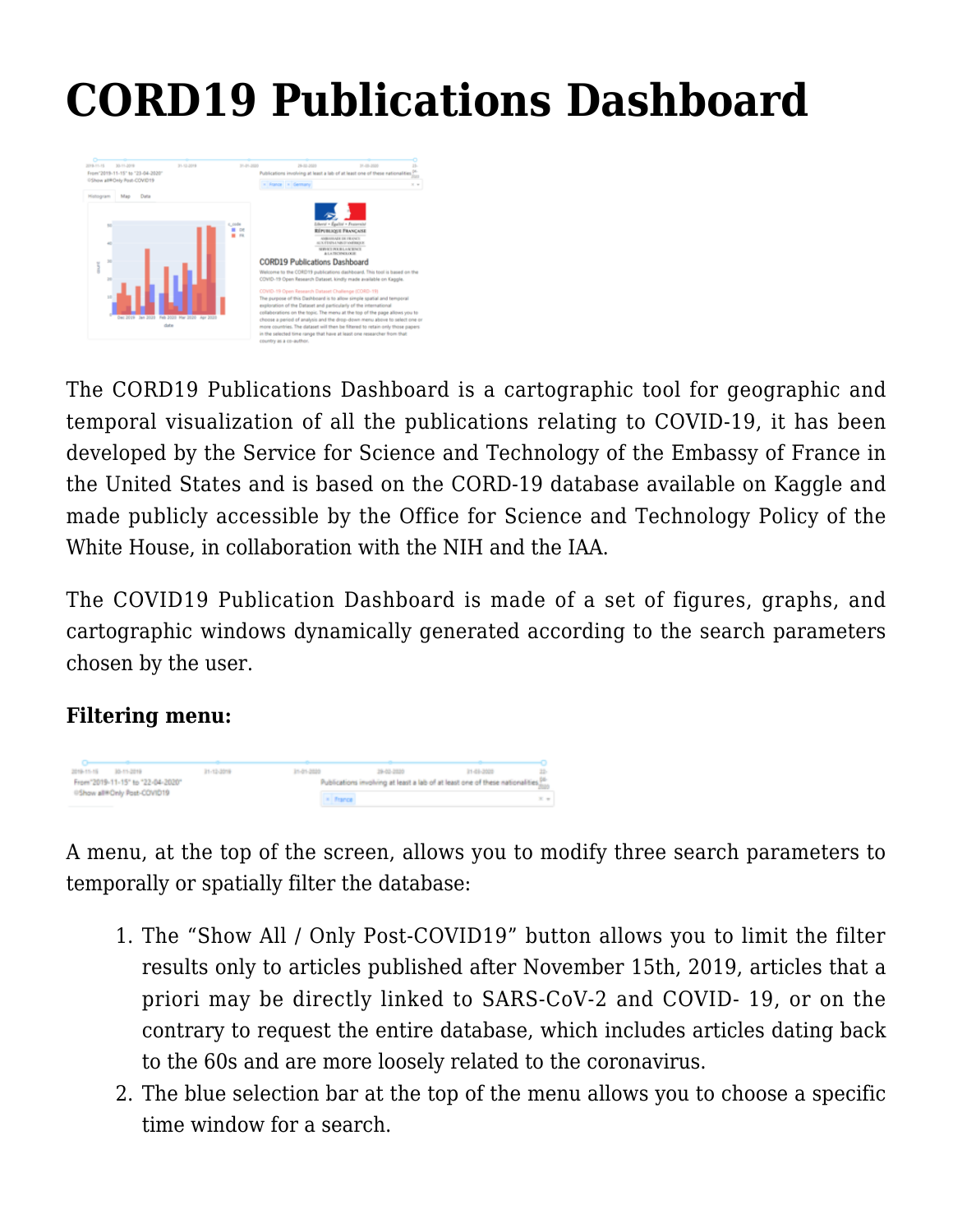3. The selection menu on the right allows you to choose the country or countries from which you wish to see publications, that is to say articles involving at least one scientist affiliated with a research organization in that country as a co-author.

### **Navigations tabs:**



Navigation between the different pages of the application is possible with three clickable tabs, the content of which is detailed below. These pages present various graphics, maps or tables generated from the timeframe and national filters previously selected by the user.

### **Histogram:**



The histogram shows the time distribution of publications for each country selected in the menu. A color code makes it possible to differentiate the corresponding countries.

In addition, the page contains an explanatory paragraph on how to operate the application.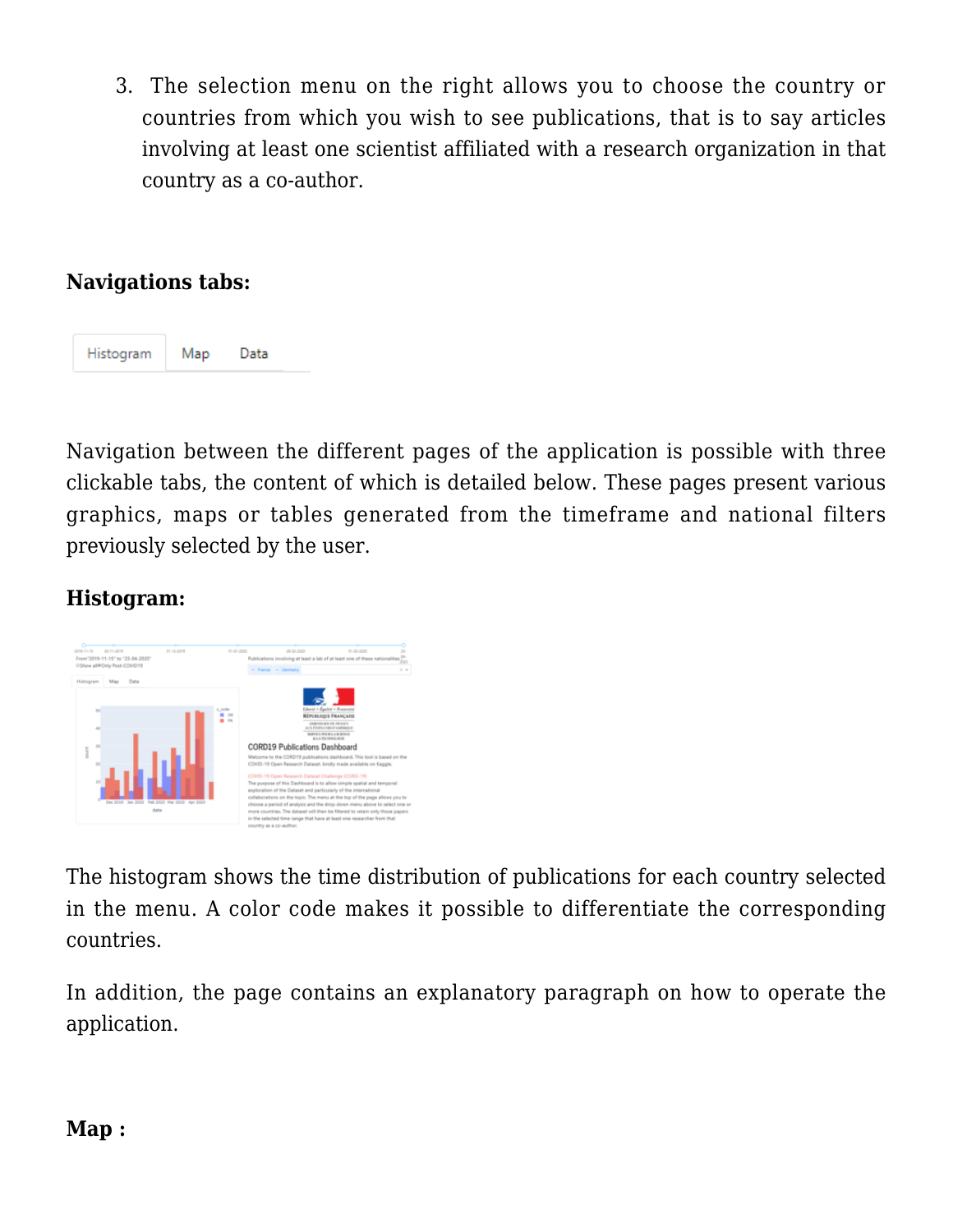

The map tab allows you to explore the geographic distribution of publications as well as highlight collaborations with the country selected in the menu. The map shows the institutions around the world that have participated in publications with the selected country.

The first map to appear on the left allows you to select the country for which you want to explore all of the publications. It is possible to zoom and move the view in the window so that you can better see each country. The number appearing on the disc indicates the number of publications in which at least one author (or co-author) from this country is involved.

For example, if you select France from the country menu, the database is filtered so that only publications involving France appear. Consequently, on the map, the disc positioned on France will indicate the number of all publications involving a French author. The discs positioned on the other countries will then indicate only the number of co-publications involving at least one French author and one author from this country.

## **To see all of the French authors, all you have to do is click on the France disc.**

**On the other hand, to see American institutions involved in international collaborations with France, you will need to click on the disk appearing on**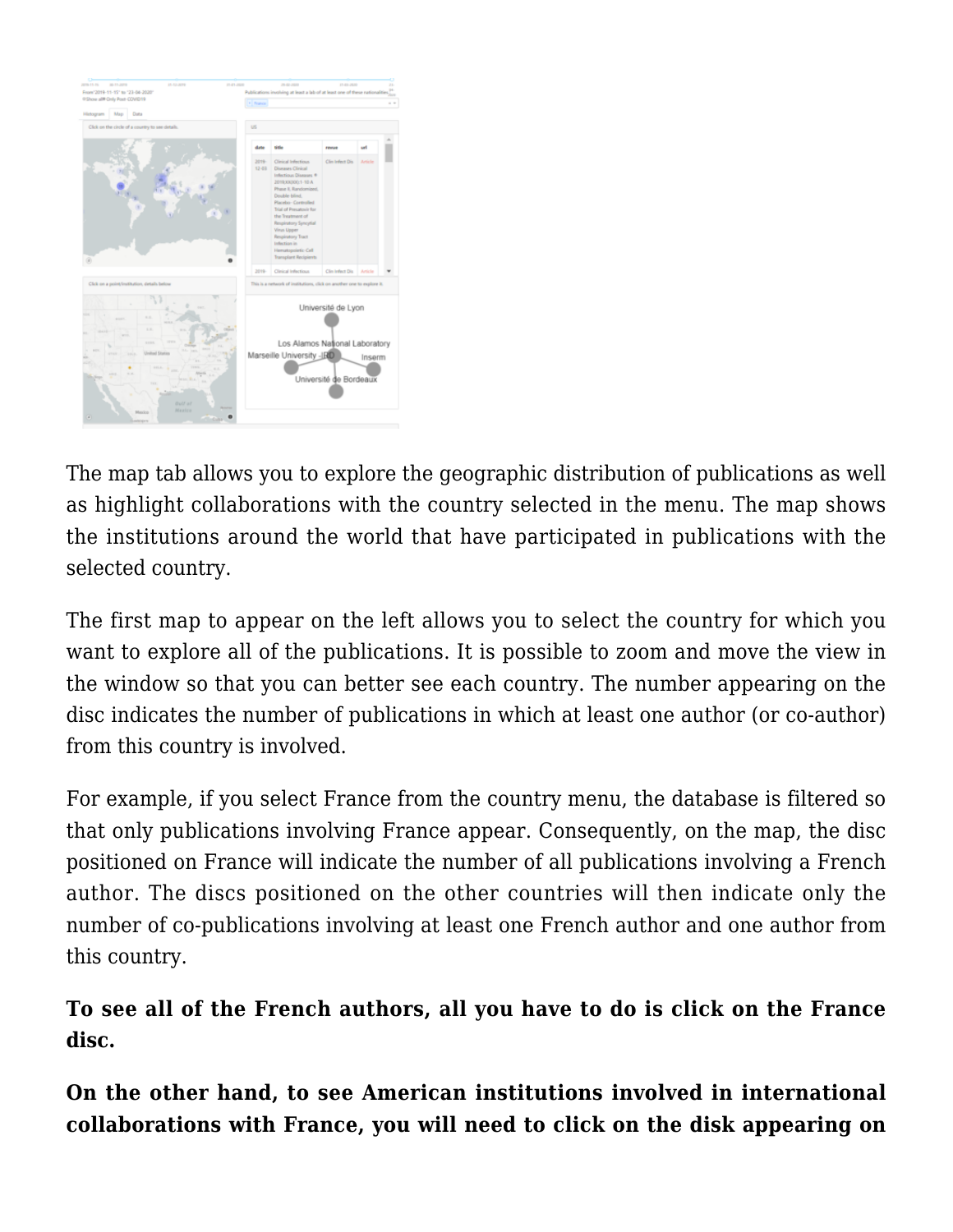### **the territory corresponding to the United States.**

Once a disk is selected, several pieces of information appear:

– On the right of the general map a table listing all the publications filtered to date.

– A second map appears below which details all the institutions involved in the selected country (it is possible to zoom in, which is important in large cities where there may be several overlapping organizations). It is then possible to have more information on any one of them by clicking on it.

Once this click is made on a given institution, two new elements appear:

– On the right appears a representation of the network of this institution (it only presents other institutions collaborating with the country or countries selected in the menu), this network is navigable by clicking on the institutions presented and the other elements of the Dashboard will be dynamically updated to match. By making a "click & drop" on a node of this network, it is possible to modify its configuration to see the names of the nodes appear more clearly.

– Below appears the details of the co-publications between this institution and researchers from the country initially selected. This section then presents, under the map, the articles with their titles, authors, date of publication, journal, summary and link to the publication.